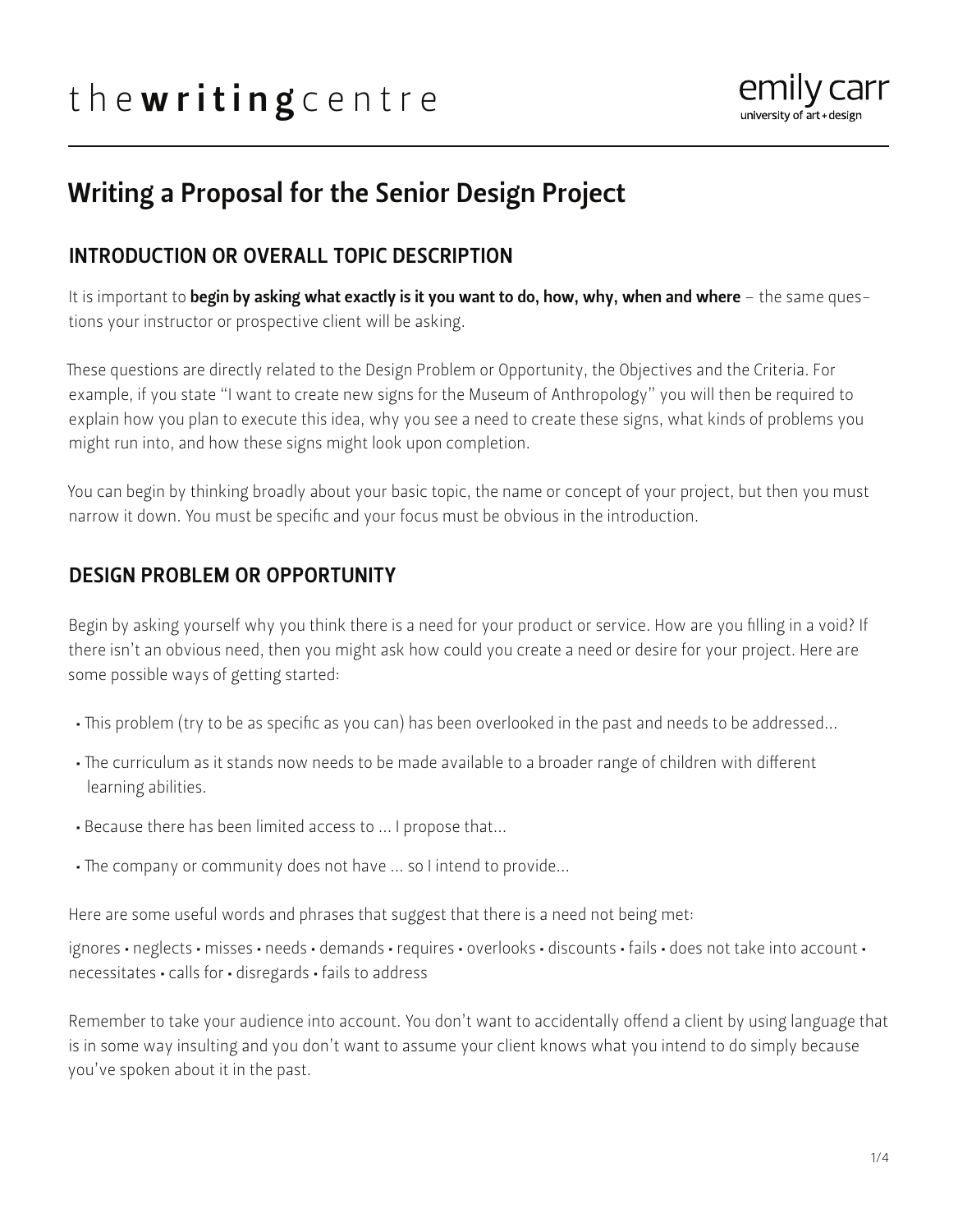#### DESIGN OBJECTIVE

What is it you intend to do? At the proposal stage students are often afraid to get too specific, primarily because they think that if they put a plan down in writing, they will be committed to doing only that.

But proposals are flexible to some degree: the most important thing you need to do is persuade your audience that your project is viable. In order to do that you need to provide some details.

It isn't enough to say that you "want to generate a greater interest in modern dance" or you'd "like to make consumers aware of larger social issues as they relate to marketing clothes for teenagers". These are vague objectives and your instructor/reader/client will want to know how you plan on meeting them. Your design objectives should explain how you intend to resolve, fix or provide an answer to the problem or opportunity you've outlined above.

As designers set out their objectives, they often discover that they have more than one, or that their project can be (and maybe should be) broken down into two or three different projects, programs, or timelines. If this is the case, you might want to address this at the outset by providing different sections or parts, or you might want to say something like, "my first set of objectives is... my second set of objectives address..."

Here are some phrases that are typical objective statements:

- I intend to create a complete package that will include...
- I plan to execute this project by...
- Solving this problem involves meeting with the clientele ... observing ... discussing ... organizing ... fixing ... asking ... completing ... providing ... illustrating...
- The objective of this project is to improve the existing ... inform new users ... create an awareness ... educate ... provide the experience of ... establish a realistic concept of ... excite the child's imagination ... solve the problem of ... encourage people to make intelligent decisions regarding...

#### DESIGN CRITERIA

Coming up with design criteria is often difficult when you're in the first stages of a proposal, but it is essential that you ask yourself what you will end up with if your project is successful. Saying, "the package will be aesthetically pleasing", or "this product will perform well" is too vague. Your instructor or potential client will want to know why and how it's going to meet this criteria.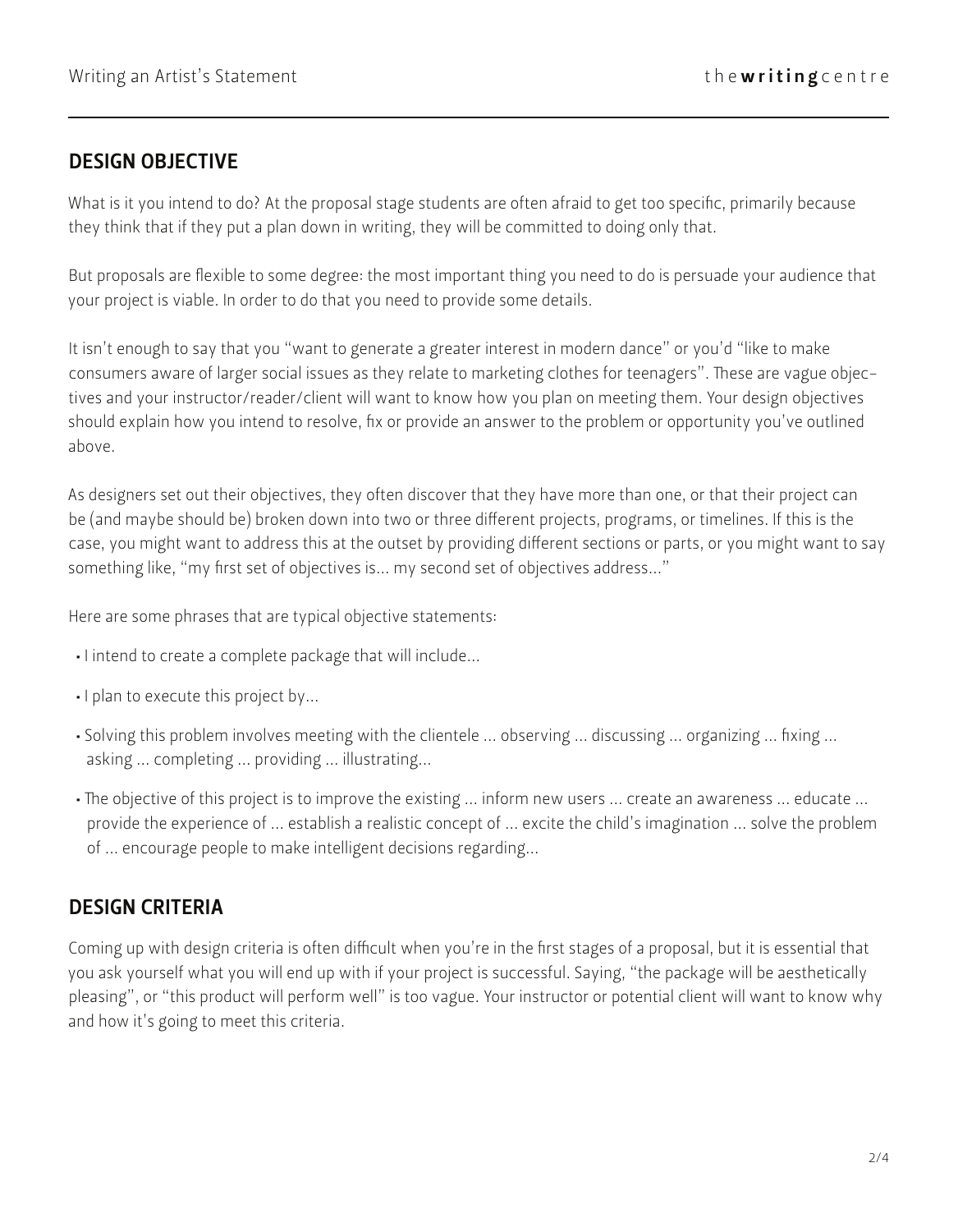My senior project will fulfill the following criteria (or meet the following criteria). It will:

- be inviting to/appeal to...
- be suitable for...
- be available to...
- be marketed by/to...
- draw attention to...
- establish a new way of looking at...
- take into account different age groups/cultural differences/different learning abilities...

#### TARGET AUDIENCE

Is the gender of your target audience relevant? Are they a teenager, a child, an adult between the ages of 18 and 35, or all of the above? Will this product be accessible to anyone with a computer? Will it require other technical support that may limit its users? Will it appeal to people of all ethnic and cultural backgrounds? Is your target audience wealthy, middle income, poor, or will this product appeal to people of any income level?

### PERSONAL OBJECTIVES OR EDUCATIONAL GOALS

If you are asked to include this in your proposal, you should begin by asking yourself what it is you hope to learn. Here are some possible answers. They will not be applicable to everyone!

- improve written communication skills
- understand the educational needs of a cultural community
- explore and widen knowledge of sustainable design

### RESEARCH

Under this heading, it is important to list the research you have already done and the kind of research you need to do in order to complete your project.

What research have you done so far? Summarize. This should be no more than a paragraph – perhaps two if absolutely necessary.

What research do you still have to complete?

- Who will you be interviewing?
- What will you be observing first-hand?
- Are there any products out there that are similar to yours?
- Do you have a mentor you will be relying on for help?
- How much will your product cost? What kind of market exists for it?